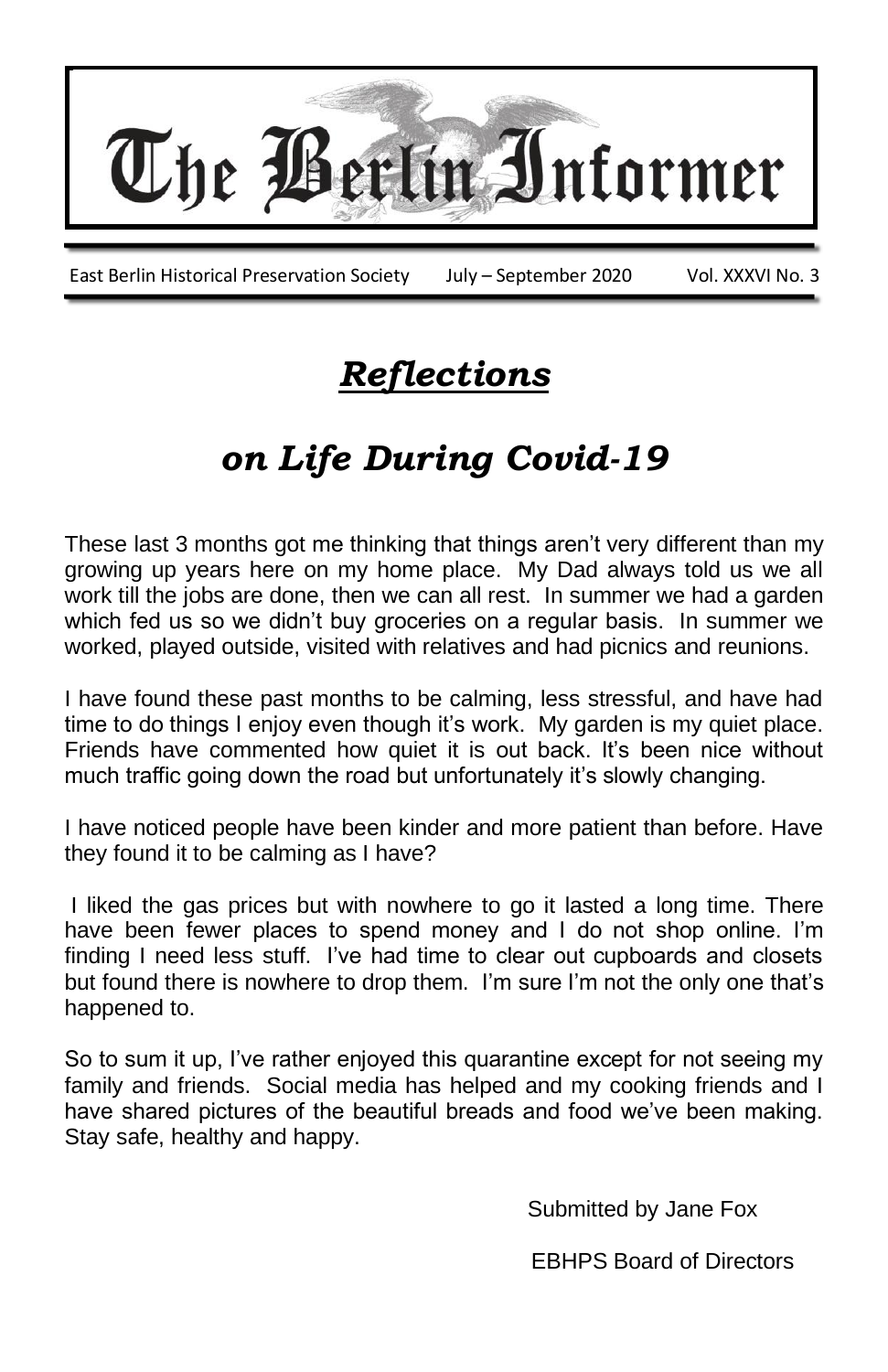## **The EBHPS July 15 general meeting presentation, "George Kennan: Diplomat, Historian, Neighbor, Friend", is canceled.**

Sharon O'Connell, a Speakers' Committee member and I, as well as the presentation panel which includes Michael Hrinyak, Wayne Lau and myself have reached this decision in the interests of the health safety of panel members and attendees during this time of Covid19.

Submitted by Lucia Hrinyak

**\*\*\*\*\*\*\*\*\*\*\*\*\*\*\*\*\*\*\*\*\*\*\*\*\*\*\*\*\*\*\*\*\*\*\*\*\*\*\*\*\*\*\*\*\*\*\*\*\*\*\*\*\***

### **September 16 Program Planned**

Adam Shefts (a.k.a. the Victorian Historian) will do a presentation on life during the Victorian and Edwardian eras at Red Men's Hall on Wednesday, September 16, 2020 starting at 7:30 pm.

Adam's interest spans the time period from the Civil War in the 1860's to the sinking of the Titanic in 1912. You will learn little known facts about advertising, animals, crime, disasters, beauty and fashion, and even death!

Mark your calendars and come prepared to be amazed at what life was like during this time period!

#### **\*\*\* Please note: All programs are subject to possible cancellation due to Covid-19.**

Submitted by Sharon O'Connell

Published 4 times a year by the East Berlin Historical Preservation Society and provided to society members as a benefit of their support. All materials are Copyright of the **East Berlin Historical Preservation Society and may not be reproduced without permission.**

**E.B.H.P.S .** 

**332 West King St. [www.ebhpspa.org](http://www.ebhpspa.org/) Editor/Publisher- Bev Jadus P.O. Box 73 717-259-0822 [baj12@verizon.net](mailto:baj12@verizon.net)**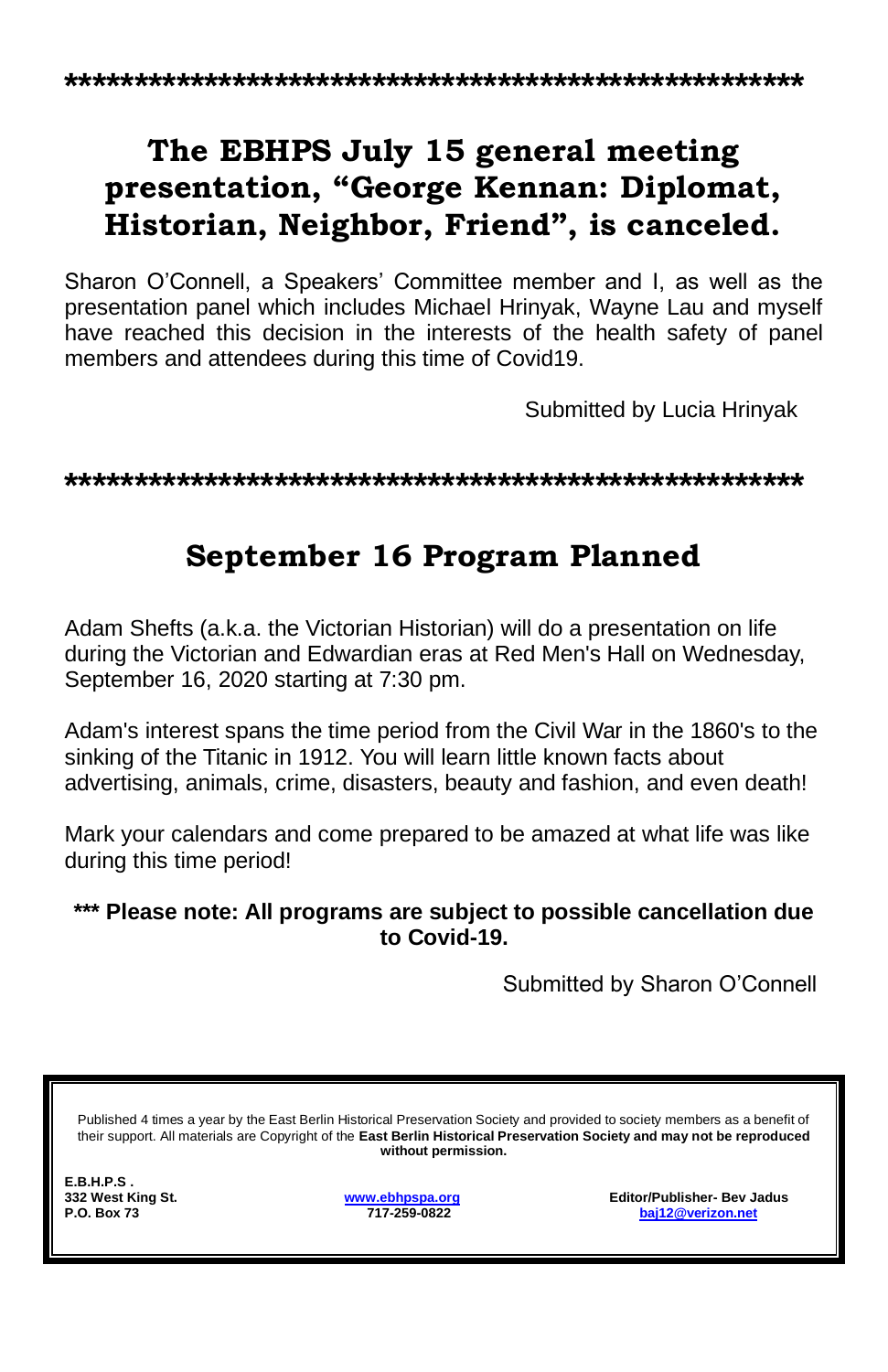### **A word from our Treasurer, Hanna Furst…**

The COVID-19 virus has played havoc with everyone. It has made it hard to continue our yearly fundraisers, so that puts a burden on our operating expenses.

Our only hope to get through these trying times is with the continued financial support of our members. Any donation would be greatly appreciated, and if you have already made a donation; we thank you for your continued support.

Have a blessed day, and I hope to see you at our upcoming meetings.

*Many thanks to Hoffman & Woodward for donating and tending the four beautiful flower baskets displayed on Red Men's front overhang. Jan and David have helped make the building look more inviting for several years; their work is greatly appreciated.*

#### **June 9, 1975:**

### *First recorded meeting of what became the EBHPS…*

Approximately 25 people met to discuss planning for a town fair to raise funds for the nation's bicentennial celebration in "76". It was agreed that it was important to involve as many residents as possible, and that two different atmospheres would be maintained, one for colonial crafts and another for contemporary crafts and food. The agreed name for the event was "Colonial Day".

Committeees were formed for finding vendors, advertising and entertainment.

There was discussion about the early houses in town and how local interest in the structures and their former owners could be encouraged.

Late in the meeting Melissa Roos suggested "East Berlin Historical Conservation Society" as a name for the committee and it was adopted.

The next meeting was set for June 18 at the old fire hall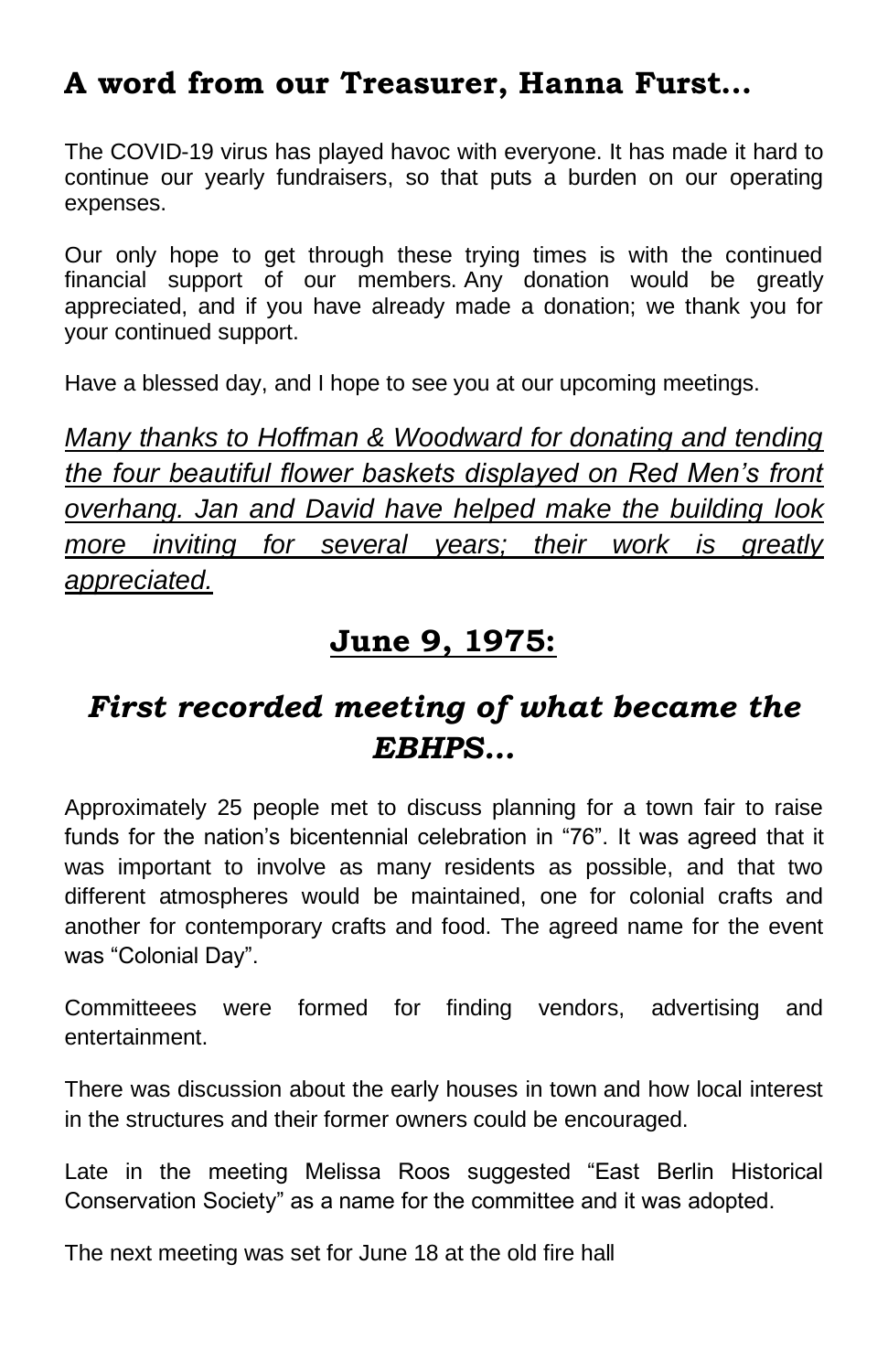## **Who Knew?**

A recent inquiry from a descendent of Abraham Swigart led to the discovery of an old set of notes at Red Men's which details a 1975 investigation of the mill by G. M. Voaden. He seems to have spent a good amount of time at the mill itself and also had a lengthy discussion with Cott Jacobs, owner of the mill house. Mr. Jacobs pointed out an old tombstone near the bottom of the barn ramp bearing the following inscription:

*"In memory of John Swigart, son of Abraham Swigart who departed this life October 30, 1814, aged 23 years, 8 months and 8 days"*

The existence of this stone was news to me so, camera in hand, I visited the current mill house owners and there it was, looking its age and tilting appropriately, but still legible in the right light. Will someone please take a better picture of it than I



was able to?

The stone was discovered when excavating for the new home of Mr. Jacobs' son about 200 yards south on Beaver Creek Road. Another Swigart stone was found later but was placed under some trees near the road and then disappeared.

Submitted by Bev Jadus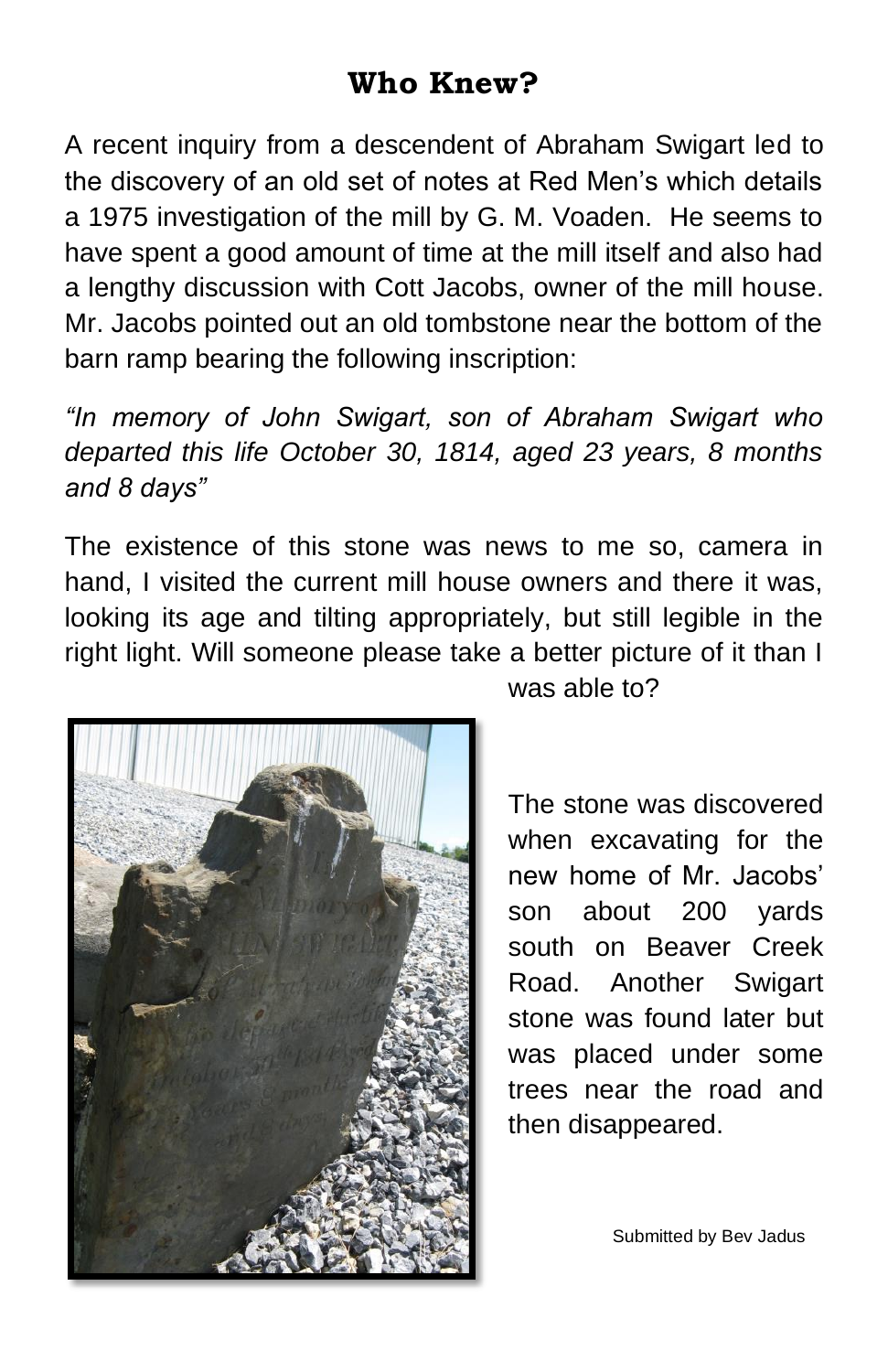# **Life on the Pennsylvania Home Front During World War II, an Oral History Project**

As introduced in the last issue, we begin a series of recollections from those who lived through stressful times nearly 80 years ago:

#### **Interview 3: Mrs. Mary Ida Brown**

*Interviewer: Jessica Zepp, 9th grade student at BSHS March 20, 1995*

#### *The following is a brief summary of parts of the original tape recording.*

Mary Ida Brown was secretary to the president at a York company which made bakery and other equipment prior to the war. It converted to work which employees knew was secret involving torpedoes, mortars, guns and, as later revealed, had connections to the Manhattan Project. Mary and other workers boarded a bus near the current Penn Woods building on Harrisburg St. and, with others picked up along the way, were taken to York and dropped off some distance from her job location. Mary was aware that during this time women took over many of the jobs formerly done by men but received lesser pay. Mary's sister was in the WAVES, working at a veterans' hospital in Philadelphia.

The ration committee gave Mary enough gas to visit her husband on base in Florida before he was overseas for about two years. They wrote to each other frequently but delivery was inconsistent with mail often arriving in batches followed by long periods of nothing. She showed the interviewer an example of how letters sent were "miniaturized" by the government to reduce bulk and weight.

While at the back door of her church one day she received a telegram notifying her that her husband had been wounded in the Battle of the Bulge. (She recalled how telegrams were printed out on paper tapes which were then taped to the delivery letter.) He was sent first to a field hospital, then on to Paris, New York and the VA Hospital in Butler, PA, where he remained for some time recovering from a wounded leg.

Mary indicated that she and many others were so relieved that the war was over that they put some of the details out of mind.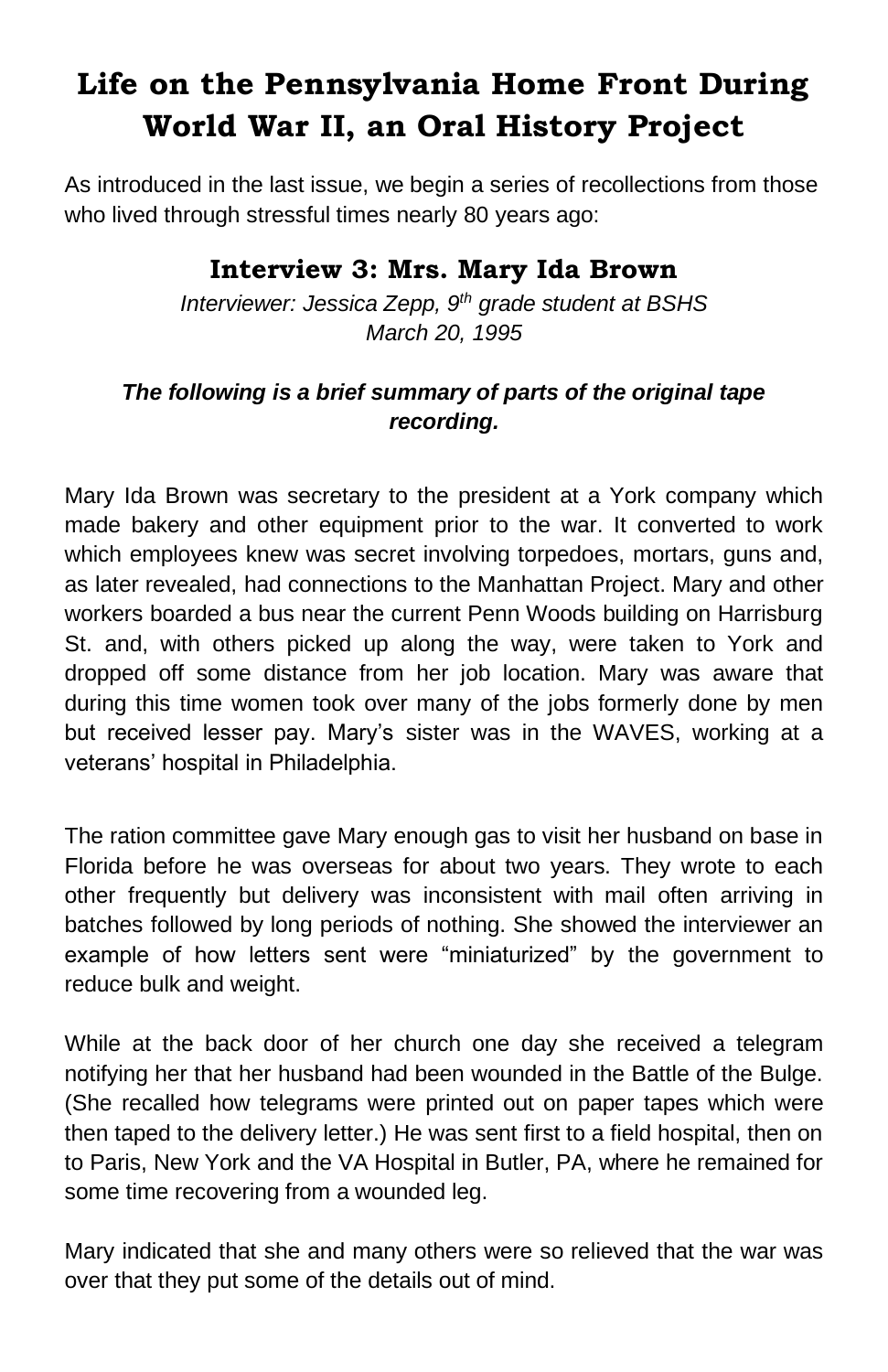#### **Interview 22: Mrs. Helen Wallace Snyder**

*Interviewer: Carol Donley, 9th grade student at BSHS December 6, 1995*

#### *The following is taken from a paper written by Mrs. Snyder, a rural school teacher in York County, and provided for the interview.*

Late in the fall of the year of 1942, we were told to look around over the farm-lands for Milk-weed plants and gather the pods when ripe. The silky floss, within, could be used for filler in canvas waterproof life-preservers placed on ships transporting soldiers to other countries. We did and the children gained much satisfaction helping our country and its military. . .

Time was very demanding during the war years. After school hours teachers were assigned places enabling us to spot planes (to check for enemy planes, really).

Another project, to which teachers were assigned, was that of registering people in the community for Rationing Books. The government's assignments held priority, so we were only allowed so much of anything. Commodities such as sugar, flour, coffee, cereals and canned goods were rationed. Other rations were bed linens, blankets, towels and other necessities and gasoline. . .

In the one-room school, I had to make my own fire and warm the building with a pot-bellied stove or a little skirted furnace, and each teacher had so much coal and wood put in the coal-house. It was up to the teacher to save on the fuel, for when that was all used from the coal-house – there would be no more for that year. I tried hard to save fuel so that it would last the winter out - - for the children had to walk to school and some had far to walk. They needed a warm building when they arrived in winter-time.

As the war penetrated deeper into families whose sons were eligible for the draft, children became more conscious of what sacrificing really meant, and at the same time, being more conservative. . .

In some parts of the country/state, there were camps set up for some of the captured prisoners of war. They (POWS) were put to work in large orchards and canning factories, but for the small farms, farm laborers were not easy to come by. Again, we managed, but it wasn't always easy. . .